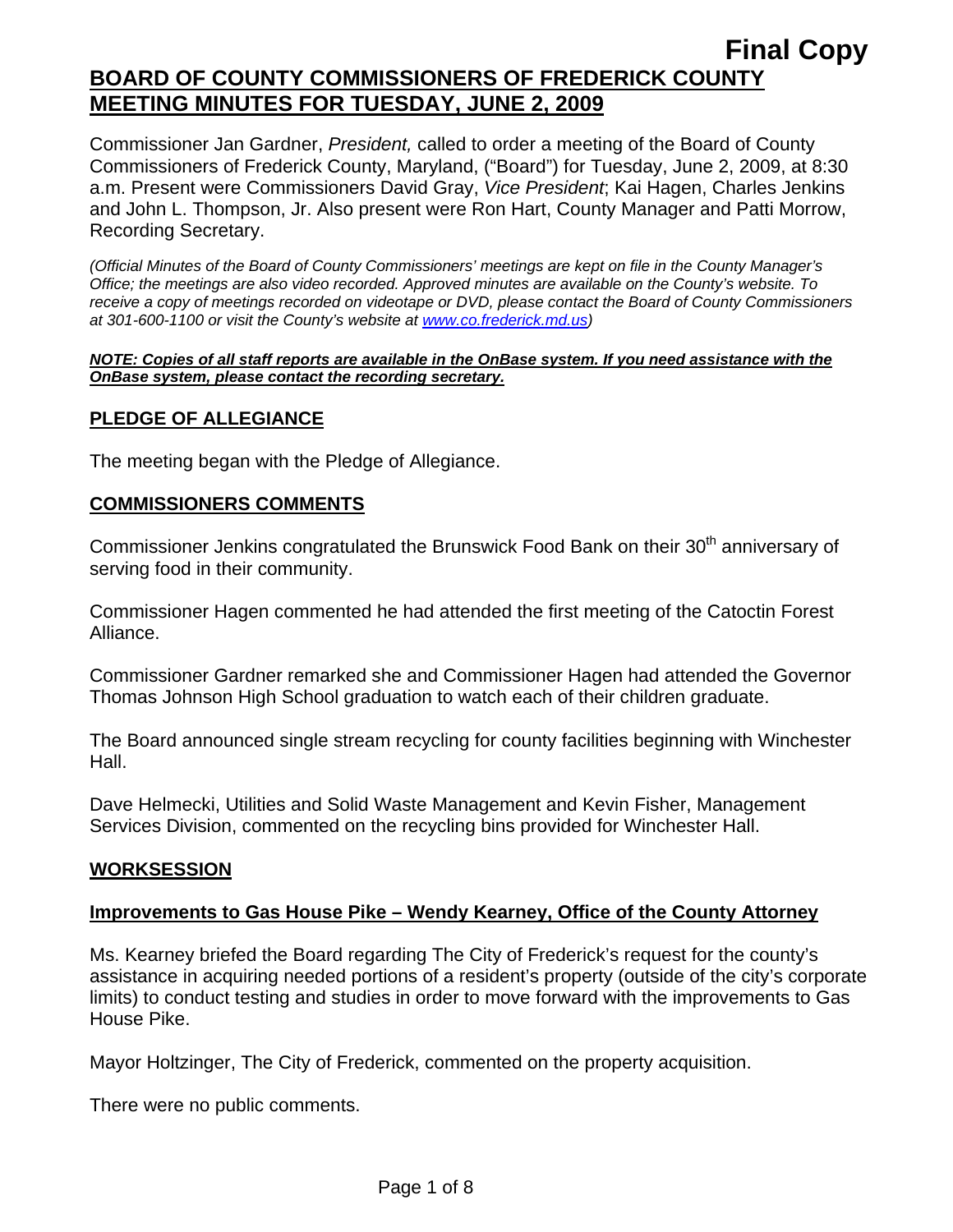Commissioner Jenkins moved to approve the resolution and agreement. Commissioner Hagen seconded the motion that passed 4-1 with Commissioner Thompson opposed.

Commissioner Jenkins questioned Mayor Holtzinger on the proposed new annexations the City was considering north of the city boundaries. Mayor Holtzinger commented on the city's water issues.

(A copy of Resolution #09-12 can be obtained in the County Manager's office or from the county's website, www.co.frederick.md.us)

### **Site Plan Review Draft Text Amendment – Mark Depo and Shawna Lemonds, Planning Division**

Mr. Depo introduced the rewrite of the zoning ordinance regarding the site plan review process.

Ms. Lemonds reviewed the proposed changes and updates on a staff level approval process.

Eric Soter, Planning Division and Gary Hessong, Permitting and Development Review Division, commented on the draft.

There were no public comments.

Michael Chomel, Office of the County Attorney, commented on the exclusion of site plan review on public water, sewer and solid waste facilities.

A straw poll was taken regarding the Frederick County Planning Commission would have site plan general review and comment on proposed public buildings and essential services. Commissioner Thompson was opposed.

It was indicated staff would work with the County Attorney's Office on the issue of site plan review on public facilities and essential services.

Commissioner Hagen moved to take the site plan draft amendment through the public hearing process with the changes made on this day. Commissioner Gray seconded the motion that passed 4-1 with Commissioner Thompson opposed.

## **Appointments to Boards/Commissions/Committees – Joyce Grossnickle, County Manager's Office**

Affordable Housing Council (AHC)

There was no public comment.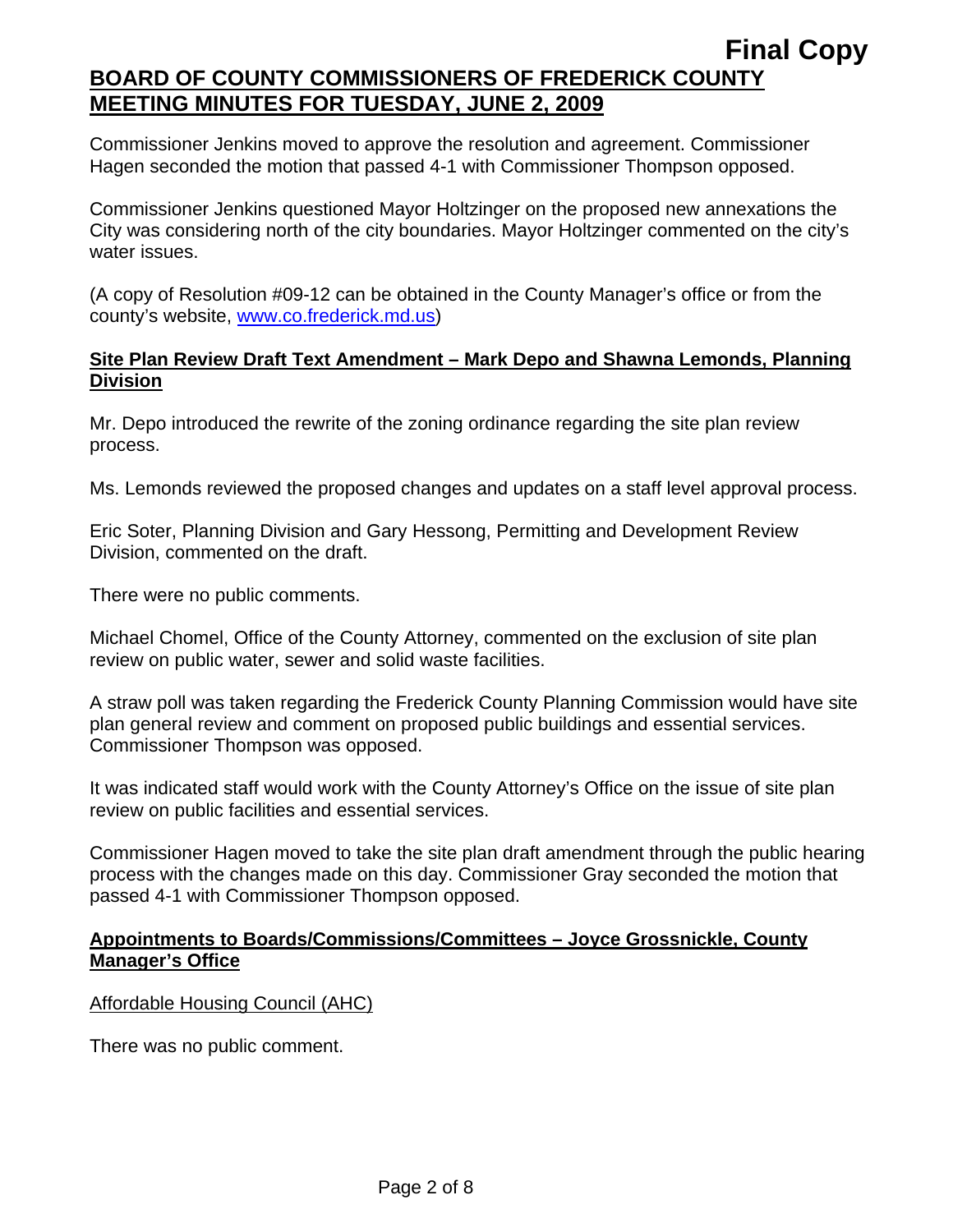Commissioner Hagen moved to approve the appointment of Larry Johnson to serve as an atlarge representative to fill an unexpired term to expire June 30, 2011; Jim MacGillivray to serve as a private industry representative and fill an unexpired term to expire June 30, 2010; and Teresa Offutt to serve as a housing consumer representative to fill an unexpired term to expire June 30, 2009, and to appoint Ms. Offutt for a full three-year term to become effective July 1, 2009, and to expire June 30, 2012. Commissioner Jenkins seconded the motion.

Commissioner Thompson requested to divide the question by taking action on Mr. Johnson separately.

The vote on Mr. MacGillivray and Ms. Offutt was 5-0.

The vote on Mr. Johnson was 4-1 with Commissioner Thompson opposed.

#### Commission for Women (CFW)

There was no public comment.

Commissioner Hagen moved to appoint Katie Barkdoll, Karen Justice and Pam Rechtzigel to serve three-year terms effective July 1, 2009, and to expire June 30, 2012. Commissioner Gray seconded the motion that passed 5-0.

#### Commission on Aging (COA)

There was no public comment.

Commissioner Gray moved to appoint Stephen Wilhide to fill an unexpired term ending December 31, 2009; and appoint Millard Haines and Christina Donahue-Taylor to fill unexpired terms to expire December 31, 2011. Commissioner Hagen seconded the motion that passed 5-0.

#### **COMMISSIONERS COMMENTS**

None.

#### **PUBLIC COMMENTS (3 MINUTE PRESENTATION)**

None.

#### **QUESTIONS – PRESS**

None.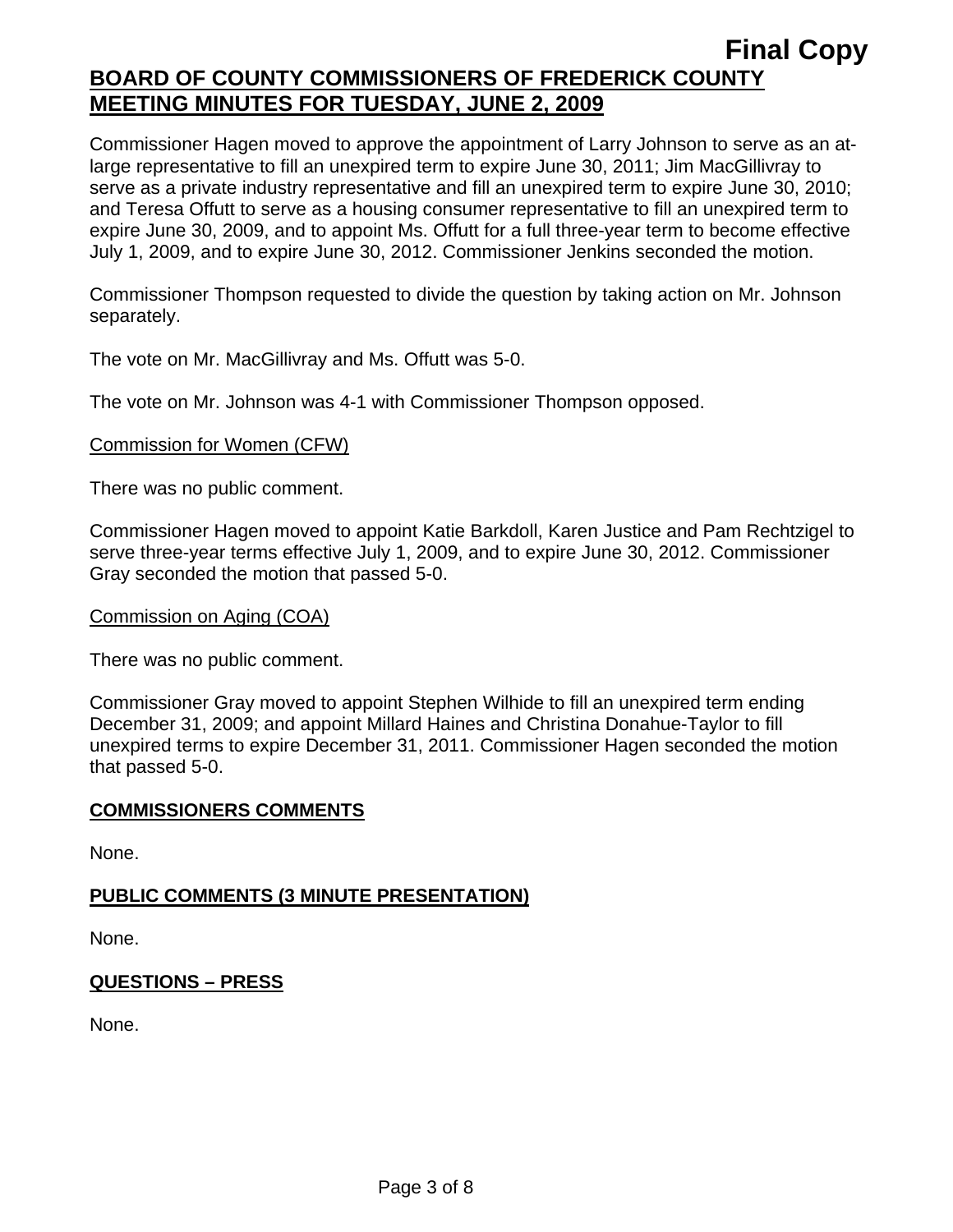## **CLOSED SESSION**

Commissioner Hagen moved to go into closed session under Maryland Annotated Code State Government Article § 10-508(a) (7) - To consult with counsel to obtain legal advice on a legal matter; and (1) To discuss: (i) The appointment, employment, assignment, promotion, discipline, demotion, compensation, removal, resignation, or performance evaluation of appointees, employees, or officials over whom it has jurisdiction; or (ii) Any other personnel matter that affects one or more specific individuals. Commissioner Gray seconded the motion that passed 5-0.

## **ADJOURN**

The meeting adjourned at 10:20 a.m.

Respectfully submitted,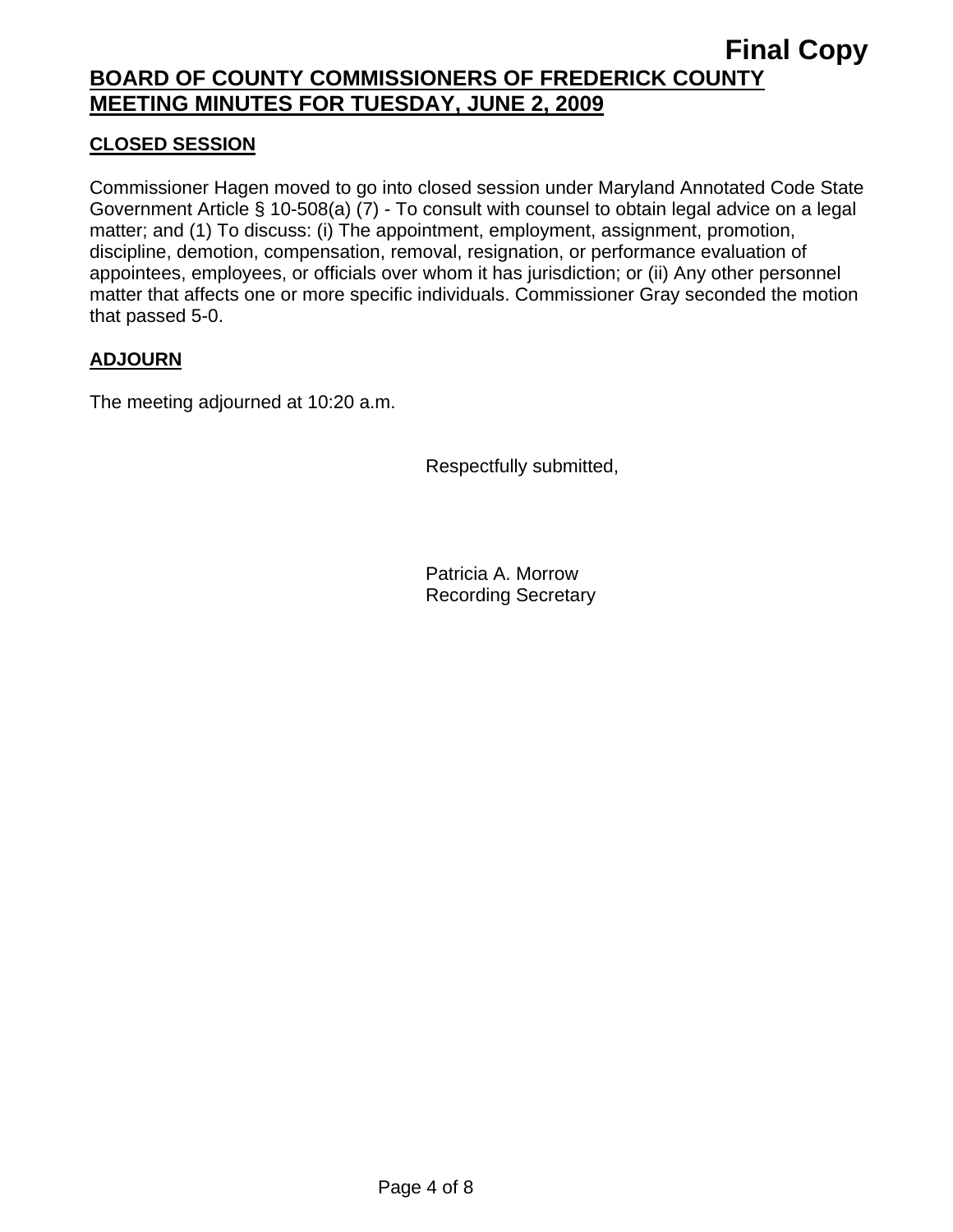## **FORM OF STATEMENT FOR CLOSING THE MEETING OF TUESDAY, JUNE 2, 2009**

## **STATUTORY AUTHORITY TO CLOSE SESSION**

### **State Government Article §10-508(a):**

 $\overline{a}$ 

(7) - To consult with counsel to obtain legal advice on a legal matter.

### **Motion:**

Commissioner Hagen moved to go into closed session in accordance with the Maryland Annotated Code State Government Article § 10-508(a) (7) To consult with counsel to obtain legal advice on a legal matter. Commissioner Gray seconded the motion that passed 5-0.

### **Topic To Be Discussed:**

Frederick County's participation in a pending administrative proceeding.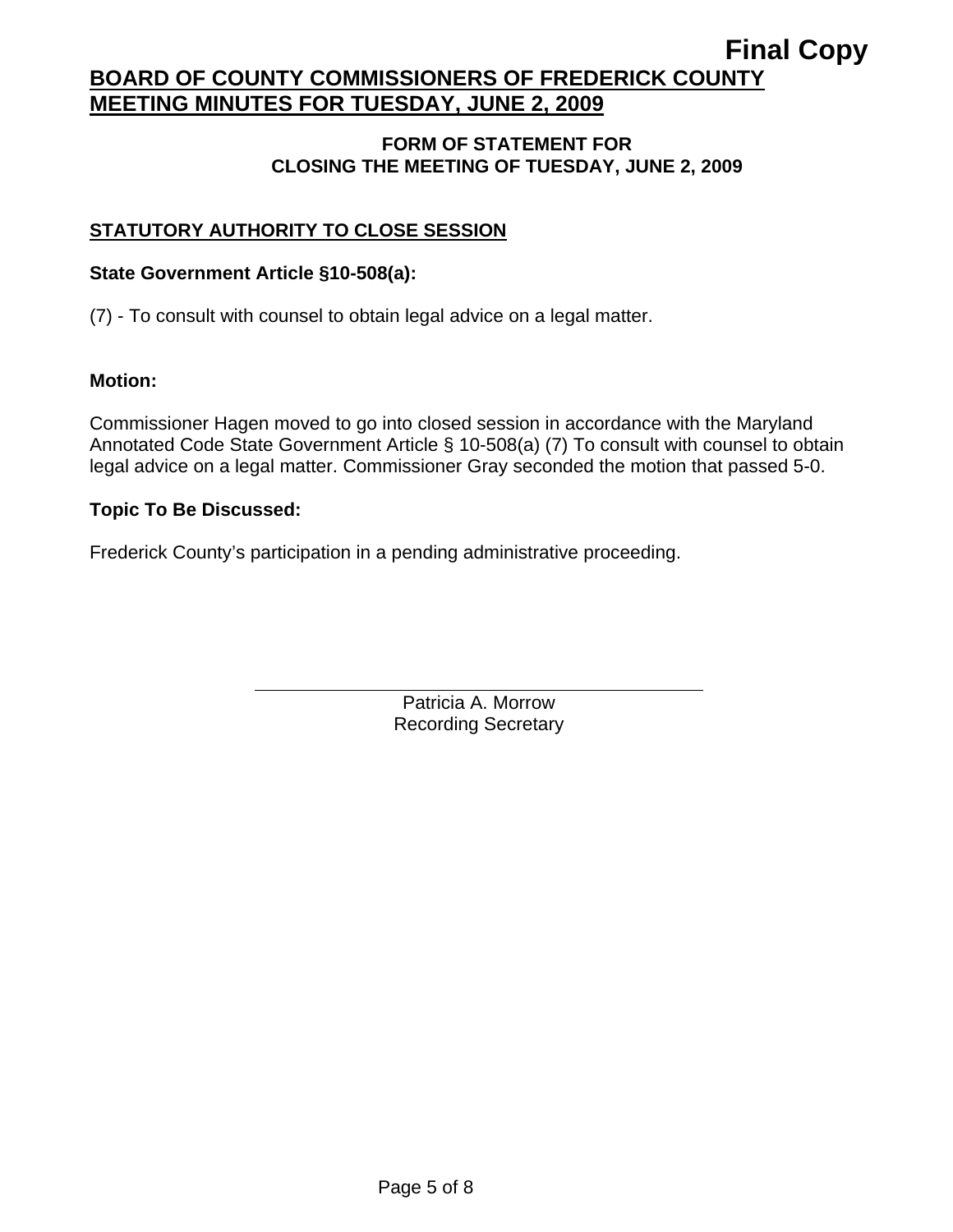### **FORM OF STATEMENT FOR CLOSING THE MEETING OF TUESDAY, JUNE 2, 2009**

## **STATUTORY AUTHORITY TO CLOSE SESSION**

### **State Government Article §10-508(a):**

(1) To discuss: (i) The appointment, employment, assignment, promotion, discipline, demotion, compensation, removal, resignation, or performance evaluation of appointees, employees, or officials over whom it has jurisdiction; or (ii) Any other personnel matter that affects one or more specific individuals.

### **Motion:**

Commissioner Hagen moved to go into closed session in accordance with the Maryland Annotated Code State Government Article § 10-508(a) (1) To discuss: (i) The appointment, employment, assignment, promotion, discipline, demotion, compensation, removal, resignation, or performance evaluation of appointees, employees, or officials over whom it has jurisdiction; or (ii) Any other personnel matter that affects one or more specific individuals. Commissioner Gray seconded the motion that passed 5-0.

### **Topic To Be Discussed:**

 $\overline{a}$ 

To continue the hearing on an appeal from a personnel action.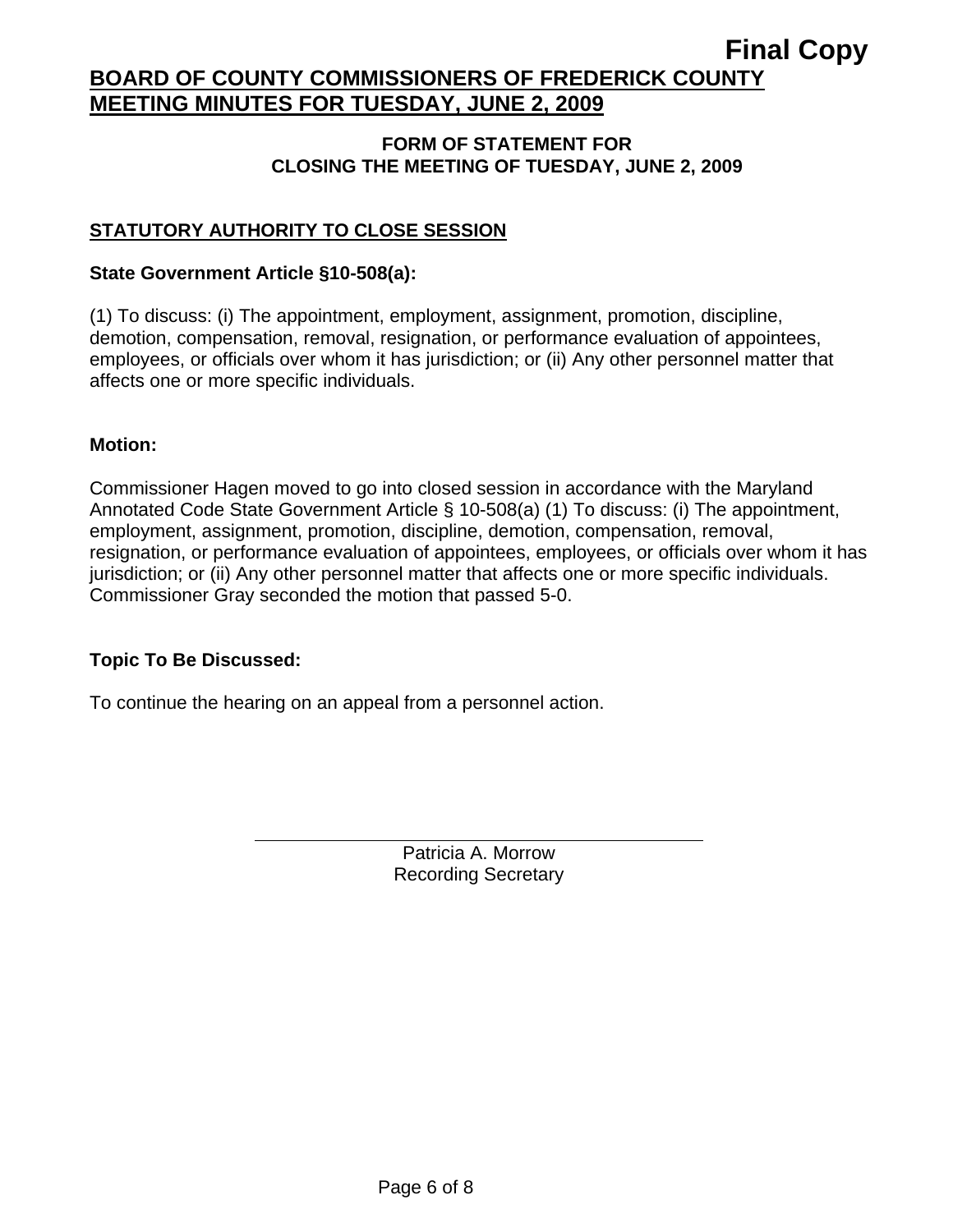### **FORM OF STATEMENT FOR MINUTES OF NEXT OPEN MEETING ON TUESDAY, JUNE 2, 2009, FOLLOWING THE CLOSED MEETING OF TUESDAY, JUNE 2, 2009**

## **STATUTORY AUTHORITY TO CLOSE SESSION**

### **State Government Article §10-508(a):**

 $\overline{a}$ 

(7) - To consult with counsel to obtain legal advice on a legal matter.

### **Motion:**

Commissioner Hagen moved to go into closed session in accordance with the Maryland Annotated Code State Government Article § 10-508(a) (7) - To consult with counsel to obtain legal advice on a legal matter. Commissioner Gray seconded the motion that passed 5-0.

### **Others in Attendance:**

R. Hart, B. Stanton, W. Kearney, M. Chomel, R. McCain, R. Santangelo and P. Morrow.

### **Topic Discussed:**

Frederick County's participation in a pending administrative proceeding.

### **Action Taken:**

The Board provided county staff with direction on how to proceed.